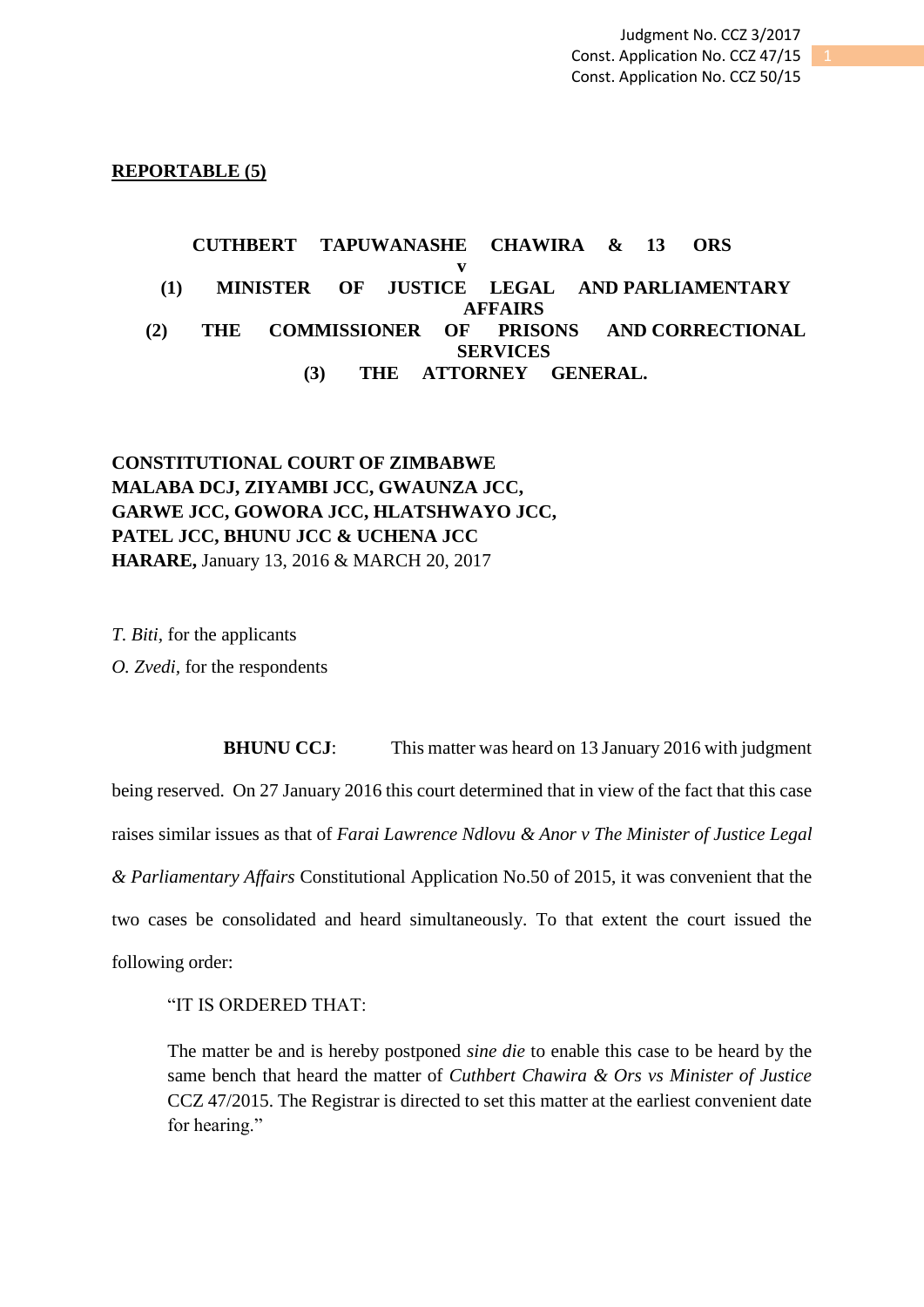In view of the above directive the handing down of judgment in this case was postponed pending the completion of Case No. 50/15. The matter however dragged on and on until it was eventually struck of the roll on 1 January 2017 thereby paving way for the completion and delivery of judgment in this case.

The application is in terms  $s 85 (1) (a)$  and (d) of the Constitution which entitles both natural and juristic subjects to approach this court for relief as a court of first instance whenever their fundamental human rights enshrined in Chapter 4 have been infringed or threatened**.**

All the fifteen applicants are condemned prisoners on death row awaiting execution after being sentenced to death by the High Court. They have been on death row for varying periods of time ranging from 2 to 18 years of incarceration.

They have now approached this court complaining that the length of their stay on death row is an affront to their human dignity and freedom from torture or cruel, inhuman or degrading treatment or punishment in violation of ss 51 and 53 of the Constitution.

Section 51 provides that:

## **"51 Right to human dignity**

Every person has inherent dignity in their private and public life, and the right to have that dignity respected and protected."

Section 53 goes on to protect subjects against torture, cruel, inhuman and degrading treatment or punishment. It provides that:

## **"53 Freedom from torture or cruel, inhuman or degrading treatment or punishment**

No person may be subjected to physical or psychological torture or to cruel, inhuman or degrading treatment or punishment."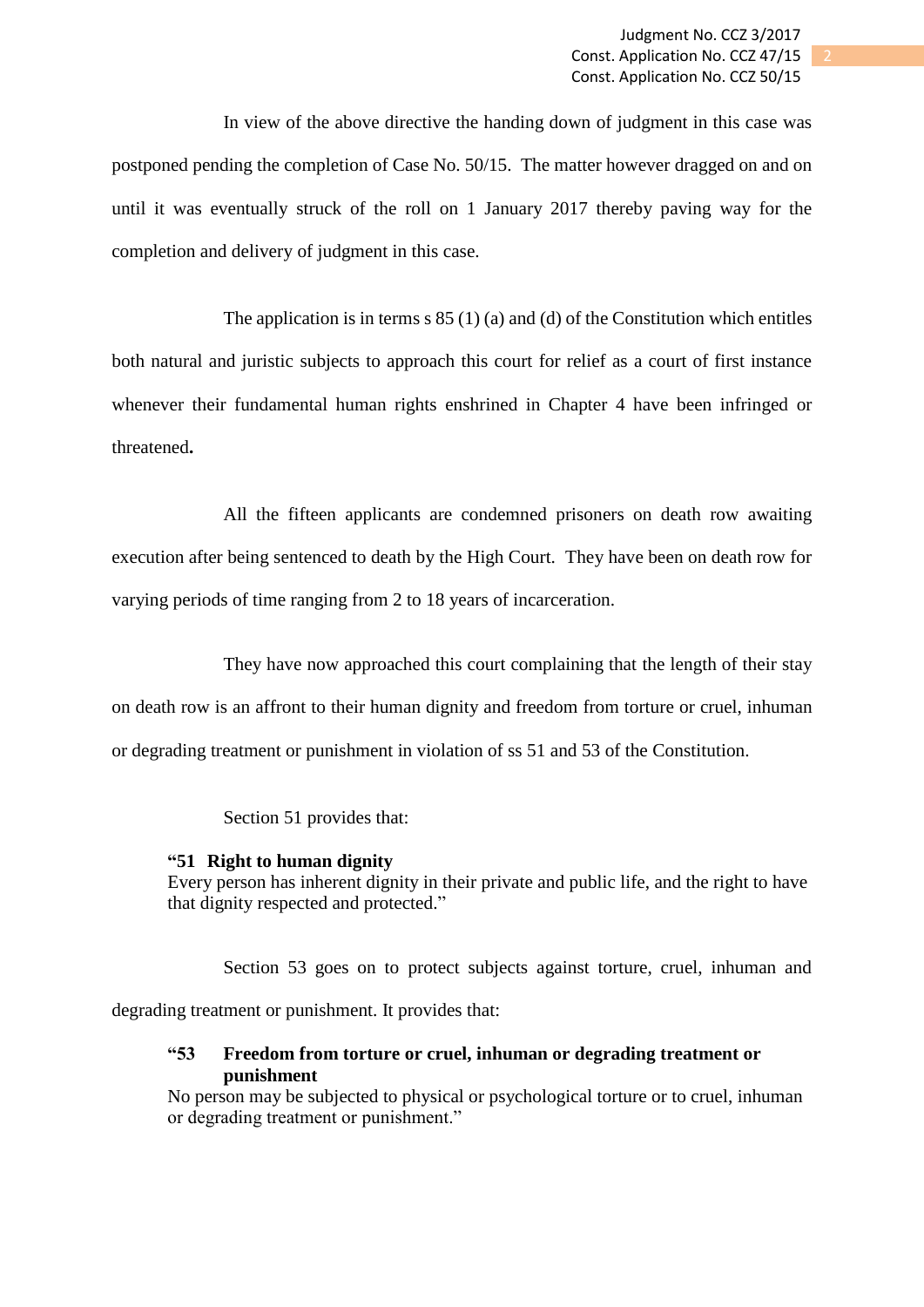Initially the applicants sought commutation of their respective death sentences to life imprisonment. That relief was, however, abandoned at the hearing through an amended draft order seeking to quash the sentences of death and remittal of the cases to the High Court for resentencing. The amended draft order reads:

## "IT IS ORDERED THAT:

- 1. In remedy, the sentences of death imposed **on** the Applicants, namely, **Cuthbert Tapuwanashe Chawira, Masimba Mbaya, George Munyaradzi Manyonga, Jack Sikala, Livingstone Sithole, Jack Nyati, Busani Tshuma, Killian Mpofu, Wisdom Gochera, Ezra Manenji, Kudakwashe Taonangwere, Farai Lawrence Ndlovhu, Governor Masawaire and Lyton Mathe** be quashed and determination **of the appropriate substituted punishment for each Applicant be remitted for hearing.**
- 2. **The First Respondent pays costs of suit."**

The applicants' cases are at varying stages of progress to finality. Some are yet to appeal to the Supreme Court whereas others have had their appeals dismissed but are yet to exercise their right to seek presidential pardon in terms of s 48 (2) (e) of the Constitution. Thus, they are all approaching this court without first exhausting the statutory legal remedies available to them comprising:

- 1. Seeking **review** of the administrative action or omission complained of under the Administrative Justice Act [*Chapter 10:28*].
- 2. **Appealing** to the Supreme Court in terms of s 70 (5) (b) of the Constitution.
- 3. Seeking **Presidential pardon or commutation** under s 48 (2) (e) of the Constitution.

The crisp issues which then arise for determination are:

- 1. Whether or not this court has the jurisdiction to grant the order requested by the applicants and, if so, whether the issues raised are ripe for determination.
- 2. Whether or not the delay in carrying out the death sentences is a violation of the applicants' fundamental human rights under s 51 and 53 of the Constitution.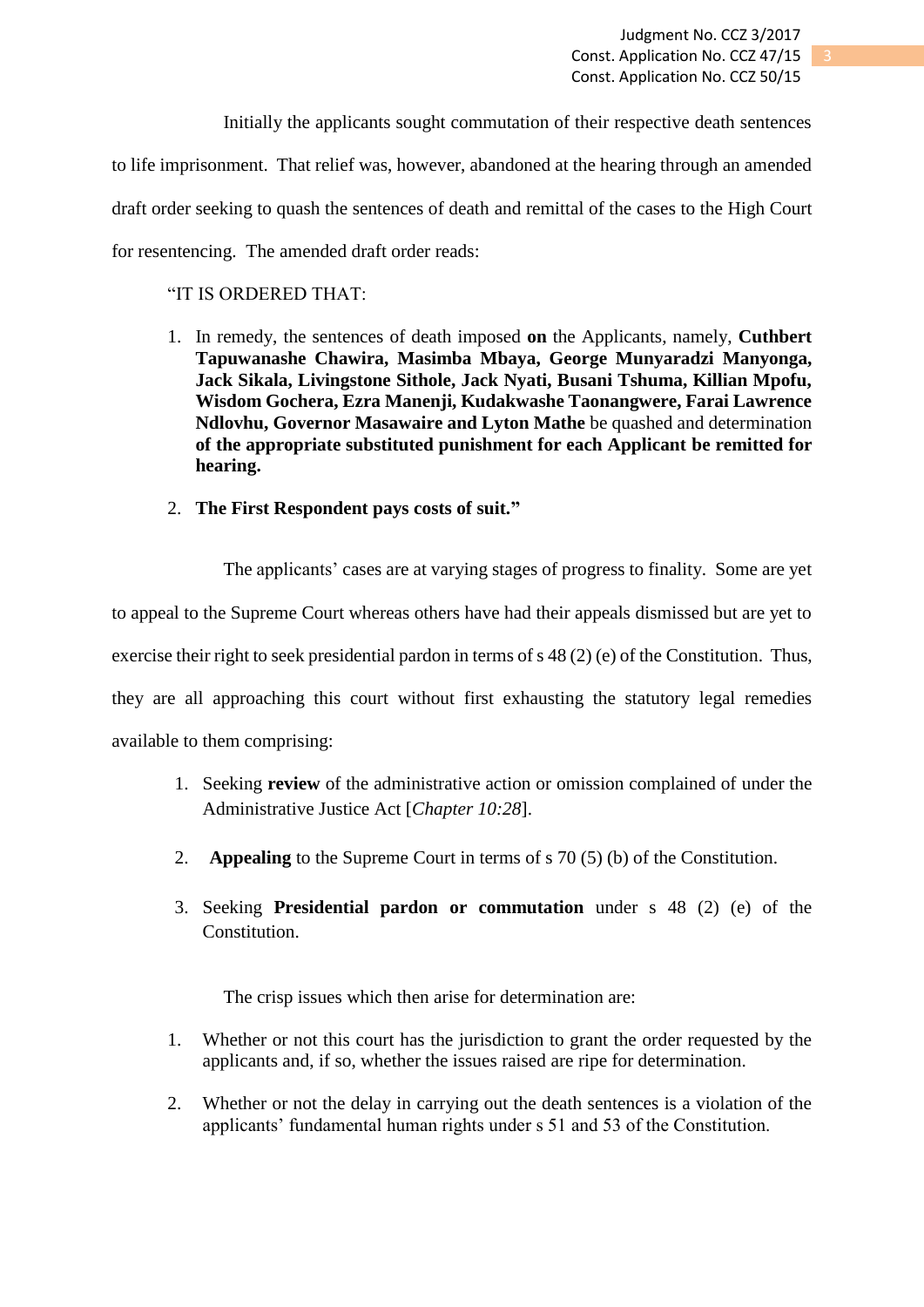In retaining the death penalty *albeit* under very restricted circumstances, the

new Constitution has laid out an elaborate procedure which must be meticulously followed

under s 48 which provides as follows:

## "FUNDAMENTAL HUMAN RIGHTS AND FREEDOMS **48 Right to life**

- (1) Every person has the right to life.
- (2) A law may permit the death penalty to be imposed only on a person convicted of murder committed in aggravating circumstances, and—
	- (a) the law must permit the court a discretion whether or not to impose the penalty;
	- (b) the penalty may be carried out only in accordance with a final judgment of a competent court;
	- (c) the penalty must not be imposed on a person—
		- (i) who was less than twenty-one years old when the offence was committed; or
		- (ii) who is more than seventy years old;
	- (d) the penalty must not be imposed or carried out on a woman; and
	- (e) the person sentenced must have a right to seek pardon or commutation of the penalty from the President
- (3) An Act of Parliament must protect the lives of unborn children, and that Act must provide that pregnancy may be terminated only in accordance with that law." (Emphasis provided)

Both the judiciary and everyone concerned are dutifully obliged to scrupulously

observe the above mandatory constitutional provisions.

I now turn to determine the two issues which fall for determination in sequence.

1. **Whether or not this court has the jurisdiction to grant the order requested by the applicants**.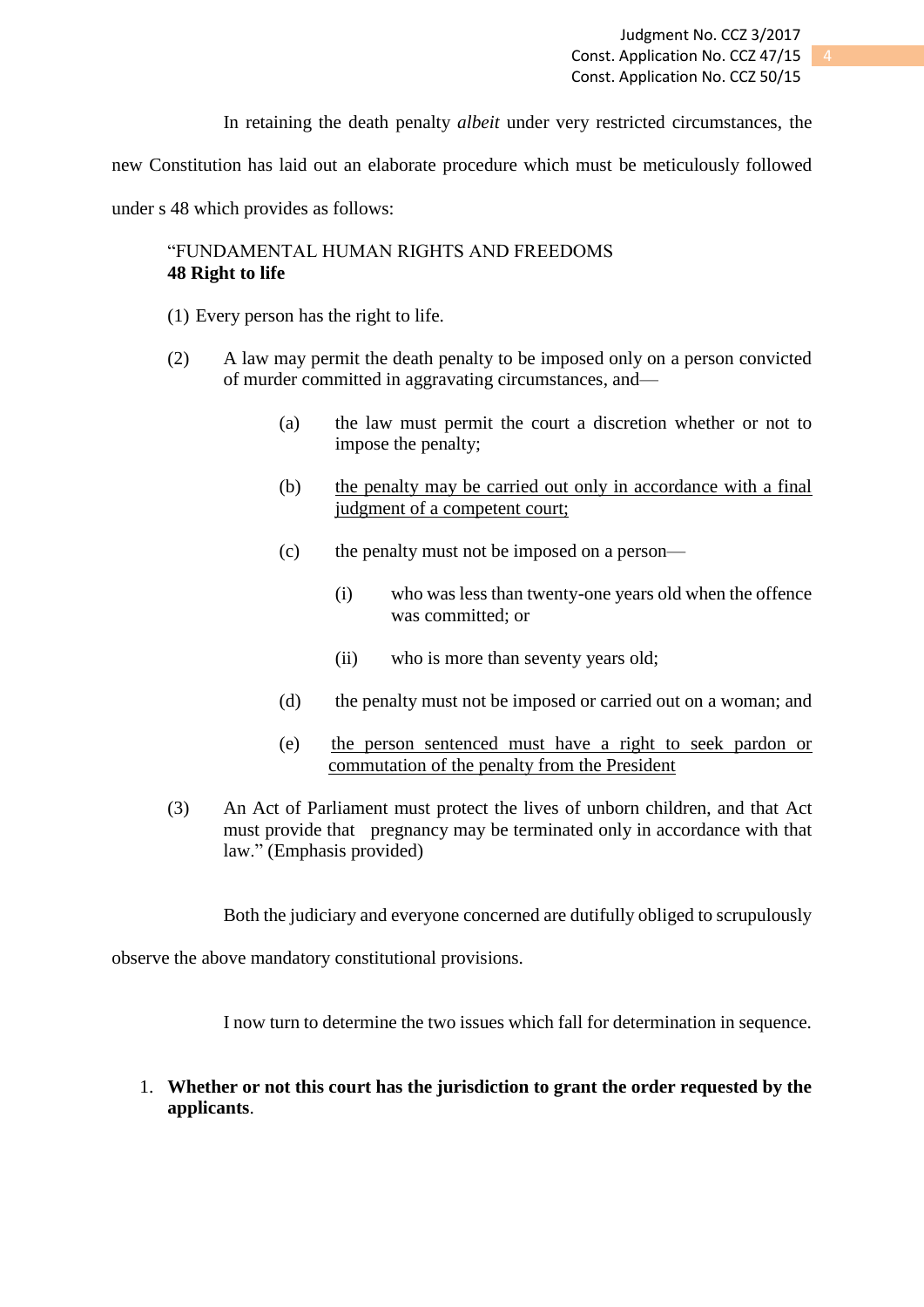Judgment No. CCZ 3/2017 Const. Application No. CCZ 47/15 Const. Application No. CCZ 50/15

The Constitutional Court is a creature of the Constitution whose jurisdiction is

to be found squarely within the four corners of the Constitution under s 167 of which subsection

(1) provides as follows:

### "**167 Jurisdiction of Constitutional Court**

- (1) The Constitutional Court—
	- (a) is the highest court in all constitutional matters, and its decisions on those matters bind all other courts;
	- (b) decides only constitutional matters and issues connected with decisions on constitutional matters, in particular references and applications under section 131(8)(*b*) and paragraph 9(2) of the Fifth Schedule; and
	- (c) makes the final decision whether a matter is a constitutional matter or whether an issue is connected with a decision on a constitutional matter.
- (2) Subject to this Constitution, only the Constitutional Court may—
	- (a) advise on the constitutionality of any proposed legislation, but may do so only where the legislation concerned has been referred to it in terms of this Constitution;
	- (*b*) hear and determine disputes relating to election to the office of President;
	- (*c*) hear and determine disputes relating to whether or not a person is qualified to hold the office of Vice-President; or
	- (d) determine whether Parliament or the President has failed to fulfil a constitutional obligation." (My emphasis).

Considering that the applicants' complaint is that the delay in executing the sentences of death passed by the High Court is a violation of their constitutional rights under ss 51 and 53 of the Constitution, there can be no doubt that this is a constitutional matter over which this Court has jurisdiction under s 167. Despite that finding, it does not follow that every matter that has some constitutional connotations must necessarily be laid at this court's door.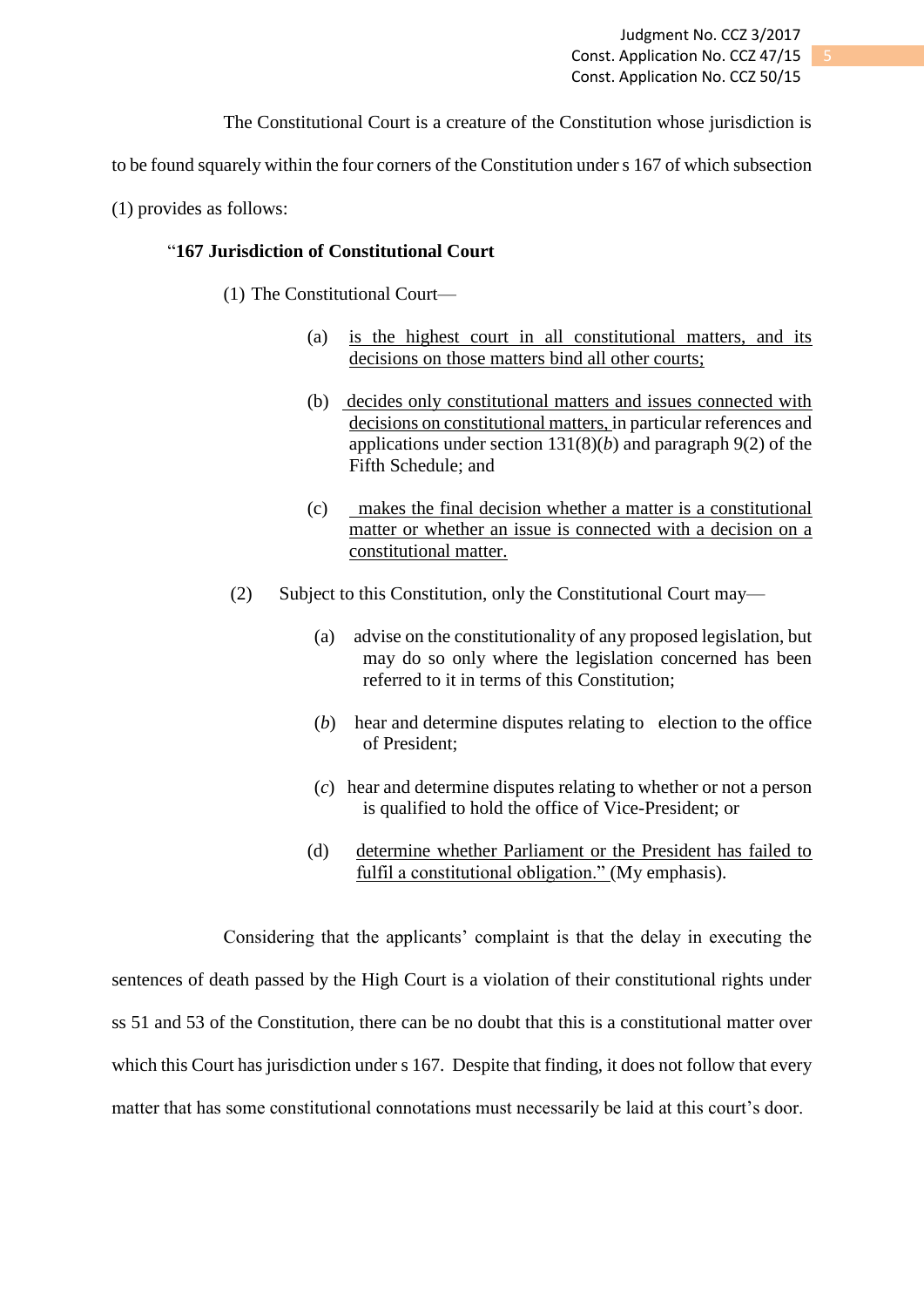The Constitution as the mother of all laws encompasses all other laws with the result that every legal contest has some constitutional implications. If all such cases were to be taken to this court it would be overwhelmed to the extent of being dysfunctional. The existence of other courts and administrative authorities would be rendered nugatory. This brings me to the doctrine of ripeness and constitutional avoidance.

## **Whether or not the constitutional issues raised are ripe for determination by the constitutional Court.**

Zimbabwe operates a self-correcting hierarchical judicial system where in the ordinary run of things cases start from the lower courts progressing to the highest court of the land. Generally speaking higher courts are loathe to intervene in unterminated proceedings within the jurisdiction of the lower courts, tribunals or administrative authorities.

In the recent case of *Munyaradzi Chikusvu v Magistrate Mahwe* HH – 100 – 15,

the High Court had occasion to observe that:

"It is trite that judges are always hesitant and unwilling to interfere prematurely with proceedings in the inferior courts and tribunals. In the ordinary run of things, inferior courts and tribunals should be left to complete their proceedings with the superior courts only coming in when everything is said and done"

## In *Masedza & Ors v Magistrate Rusape & Anor* 1998 (1) ZLR 36 DEVITTIE J

observed that a higher court will intervene in unterminated proceedings of a lower court:

"only if the irregularity is gross and if the wrong decision will seriously prejudice the rights of the litigant or the irregularity is such that justice might not by other means be attained."

Although the above judicial pronouncements were made by the High Court on review, they are equally relevant to this Court's criteria for intervention in unterminated proceedings before lower courts, tribunals and administrative authorities. Those sentiments find expression in the words of GUBBAY CJ in the leading case of *Catholic Commission for*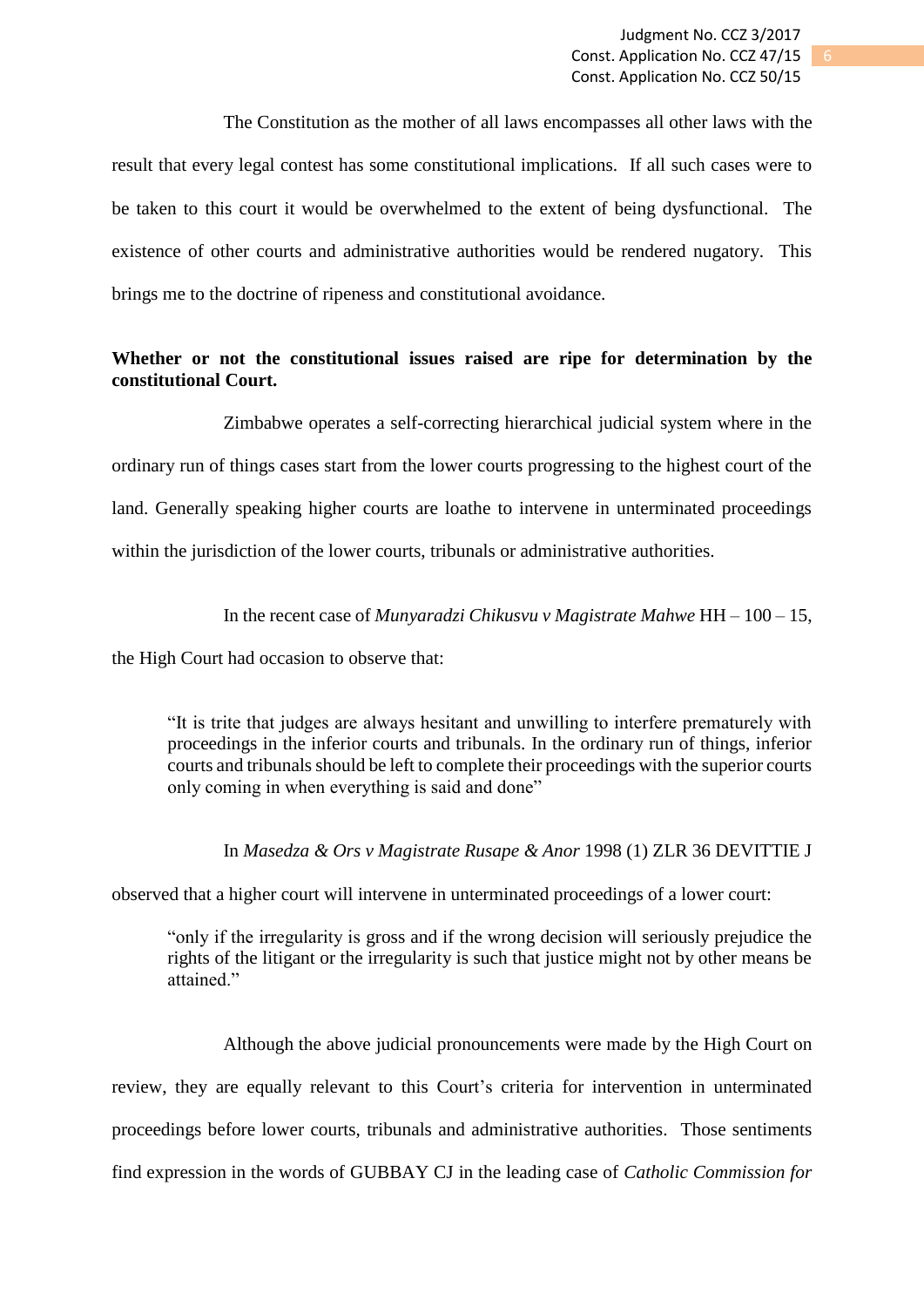*Justice and Peace in Zimbabwe v A-G & Ors* 1993 (1) ZLR 243 (S) at 250G – A, where the learned Chief Justice had this to say;

"Clearly it (Supreme Court) has jurisdiction in every type of situation which involves an alleged breach or threatened breach of one of the provisions of the Declaration of Rights and particularly, where there is no other judicial procedure available by which the breach can be prevented. Compare *Martin v Attorney-General & Anor* 1993 (1) ZLR 153 (S) (My emphasis)."

It is implicit in the learned Chief Justice's remarks that where there are other judicial remedies to prevent the breach of fundamental human rights, the Constitutional Court may withhold its jurisdiction. What then distinguishes this case from the *Catholic Commission for Justice* case is that, in that case, the Supreme Court only intervened at the last moment when all available remedies had been exhausted and all hope lost. The applicants' appeals to the Supreme Court and pleas for presidential pardon and clemency had failed and the date of execution announced. Undoubtedly that case was ripe for the Supreme Court's intervention as the highest court of last resort and final arbiter before execution.

The same cannot be said in this case where the applicants still have some alternative remedies at their disposal which I have already enumerated above. I now proceed to consider the efficacy of those alternative remedies.

## **1. Review**

The applicants' main bone of contention is that they have been subjected to prolonged inhuman and degrading prison conditions while awaiting execution on death row. The question of prison conditions is an issue which can be properly addressed by recourse to the review powers of the High Court. If the prison conditions and conduct of prison authorities are repugnant to law the High Court can provide a remedy on review in terms of the Administrative Justice Act [Cap. 10:28]. The remedy will ensure that the applicants are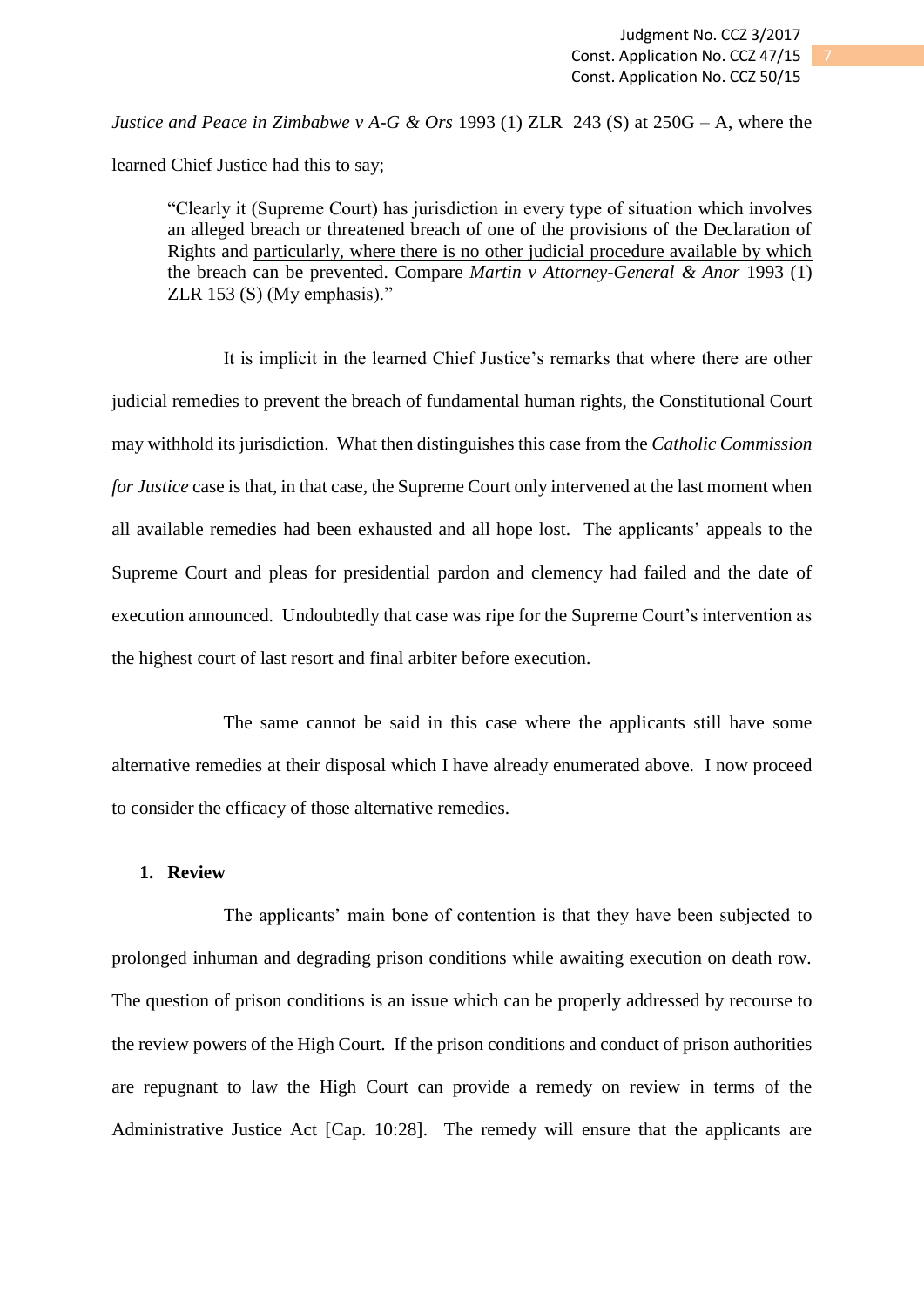subjected to lawful humane prison conditions while awaiting execution or reprieve from death row. That court can also effectively deal with the question of delay on review.

## **2. Appeal**

All convicts sentenced to death have an automatic right of appeal to the Supreme Court. As I have already stated some of the applicants' cases are yet to be determined by the Supreme Court on appeal. These applicants stand a very good chance of getting the relief they are seeking in the Supreme Court on the merits without setting foot in this court. It is, therefore, inappropriate and improper that they should be resentenced by the High Court which is now *functus officio* when the relief they seek is available in the Supreme Court.

The Supreme Court has the competence and discretion of determining the appropriate sentence in view of the undisputed submission that the State has no capacity to employ a hangman.

#### **3. Presidential pardon**

The Constitution confers on the President the authority and power to grant free pardon or commutation of death sentences to convicted prisoners. On the other hand, s 48 (2) (e) of the Constitution confers an unfettered right on the applicants to seek free presidential pardon or commutation of their respective death sentences. The President in discharging his function may take into account the non-availability of the executioner and the harsh prison conditions complained of.

Thus those who have already lost the battle to evade the hangman's noose on appeal still have recourse to presidential prerogative of mercy.

It is an immutable principle of our law that no one may be executed without due process. What this means is that all the applicants are not in danger of extra judicial execution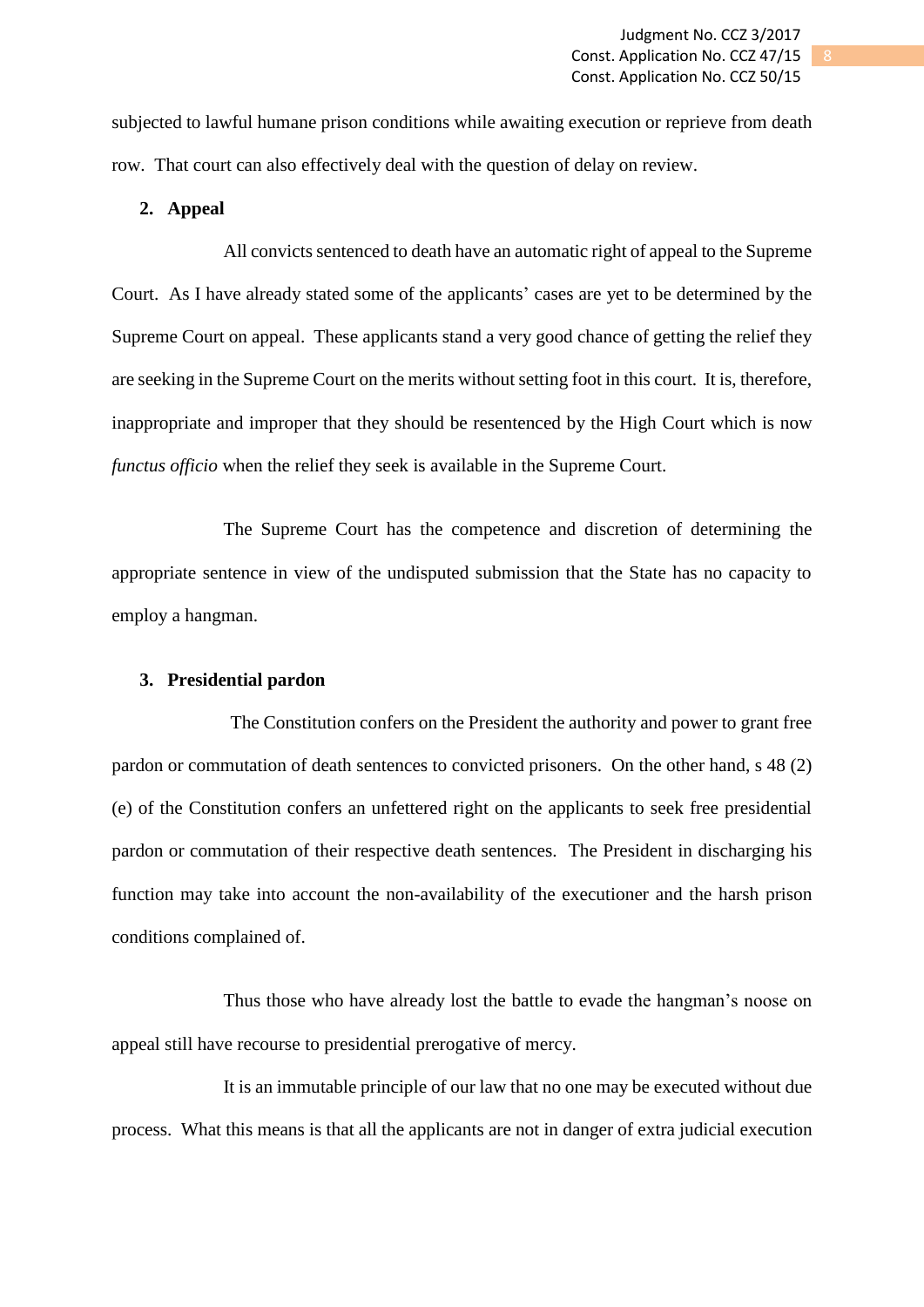as they still have at their disposal various other alternative avenues of escape and redress of the alleged prison wrongs.

The applicants are seeking to upset the sentences passed by the High Court without alleging, let alone proving, that it erred or was at fault in any way. It seems they want to pre-empt and upset lawful valid sentences purely on the basis of events which occurred after they had been convicted and sentenced. In my view this sounds more of an appeal disguised as a constitutional application.

In my considered view events which occur in prison after conviction and sentence are wholly irrelevant to warrant reconsideration of the conviction or sentence by the trial court.

Once a court has completed a case it washes its hands and moves forward without looking back. The time honoured *functus officio* and res *judicata* doctrines militate against the same court revisiting the same completed case except in exceptional circumstances which are absent in this case.

If the High Court erred in any way, the remedy for those who are yet to appeal resides in the Supreme Court and for those who have already lost their appeals, in the invocation of the President's prerogative of mercy.

It would be a travesty of procedural justice for this court to bypass both the Supreme Court and the President before they have exercised their constitutional mandates to determine the applicable remedies according to the prescribed laws of the land.

As we have already seen, in the normal run of things courts are generally loathe to determine a constitutional issue in the face of alternative remedies. In that event they would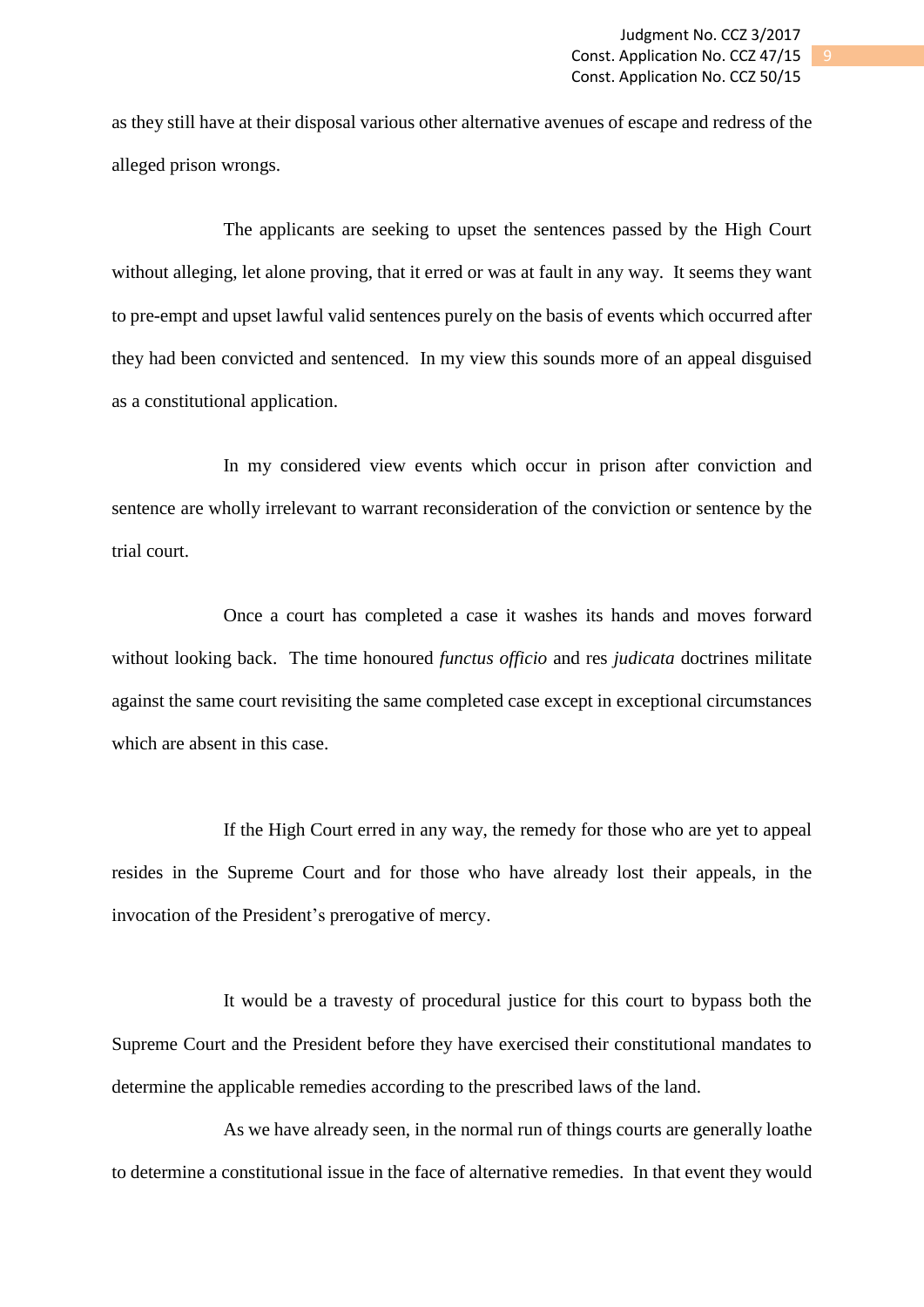rather skirt and avoid the constitutional issue and resort to the available alternative remedies. This has given birth to the doctrine of ripeness and constitutional avoidance ably expounded by EBRAHIM JA in *Sports and Recreation Commission v Sagittarius Wrestling Club and Anor* 2001 (2) ZLR 501 (S) at p 505 G where the learned judge had this to say:

"There is also merit in Mr Nherere's submission that this case should never have been considered as a constitutional one at all. Courts will not normally consider a constitutional question unless the existence of a remedy depends on it; if a remedy is available to an applicant under some other legislative provision or on some other basis, whether legal or factual, a court will usually decline to determine whether there has been, in addition, a breach of the Declaration of rights." (See also *Zantsi v Council of State, Ciskei & Ors* 1995 (4) SA 615 (CC).

The doctrine of ripeness and constitutional avoidance gives credence to the concept that the Constitution does not operate in a vacuum or isolation. It has to be interpreted and applied in conjunction with applicable subsidiary legislation together with other available legal remedies. Where there are alternative remedies the preferred route is to apply such remedies before resorting to the Constitution. That conceptualisation of the law as previously stated finds recognition in the leading case of *Catholic Commission of Justice and Peace in Zimbabwe* (*supra)* heavily relied upon by the applicants. In that case the applicants waited until they had exhausted their alternative remedies before approaching the Constitutional Court for relief.

In this case, the complaint has to do with delays in executing a court judgment. Admittedly the wheels of justice tend to turn very slowly but that is no reason for this court to prematurely intervene usurping the authority and functions of the High Court, the Supreme Court and the President under the guise of determining a constitutional issue. For that reason, this court would rather wait until the wheels of justice have turned full circle, for doing otherwise in the circumstances of this case, would be inconsistent with this Court's status as the highest court of last resort in constitutional matters. In the interim the applicants may have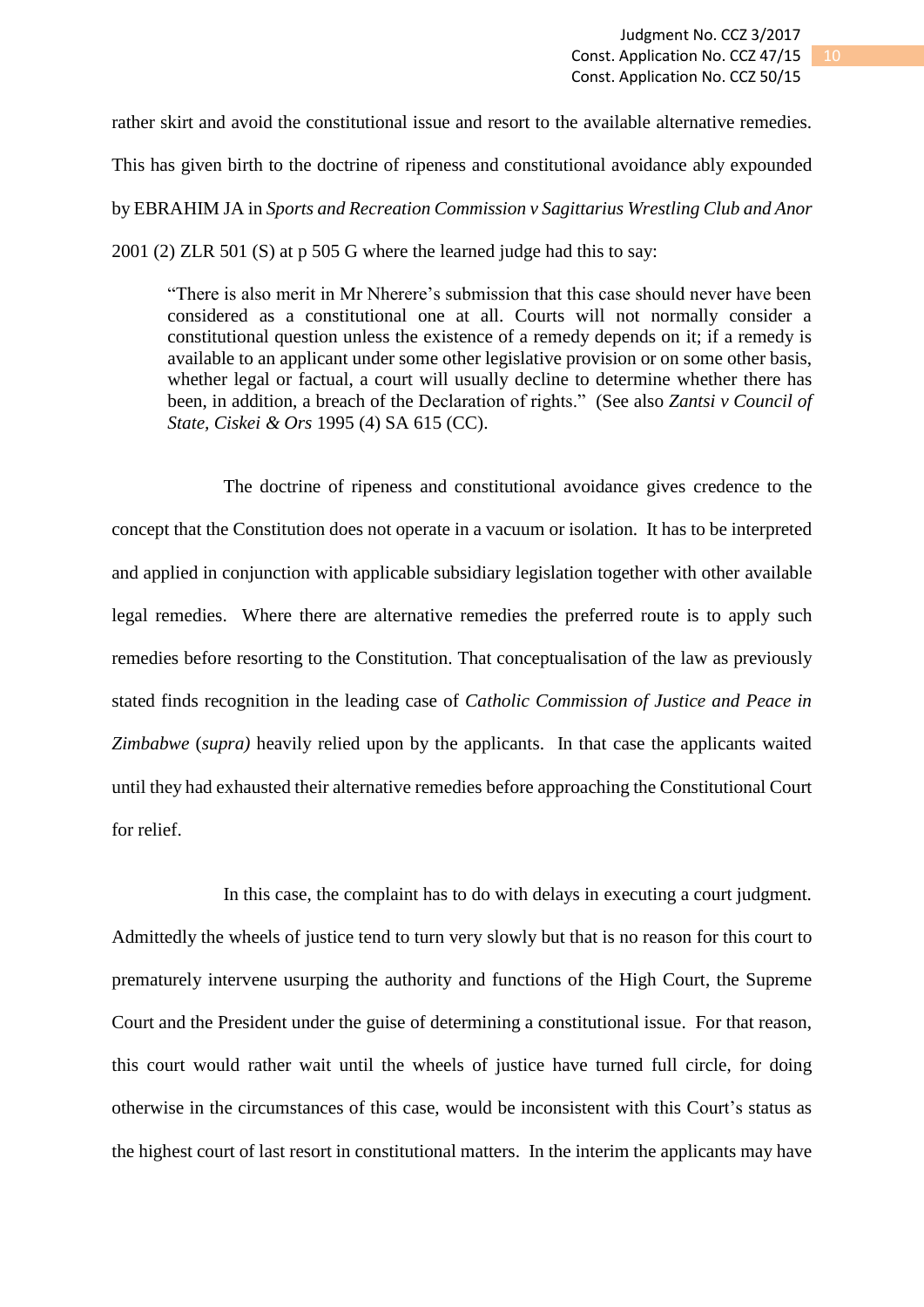recourse to the available alternative remedies. When the time is ripe, this Court will have its say.

In view of the finding that none of the applicants are due for execution the issue whether delay in executing them constitutes a breach of their constitutional rights falls away.

Costs normally follow the result but in this case, I find it undesirable to load persons on death row with costs of suit. They had an arguable case *albei*t, misplaced and unsustainable at law. One cannot however fault them for fighting for survival with all the means at their disposal.

It is accordingly ordered that the application be and is hereby dismissed with no order as to costs.

#### **MALABA DCJ:** I agree

**ZIYAMBI JCC:** I agree

#### GWAUNZA JCC: I agree

GARWE JCC: I agree

GOWORA JCC: I agree